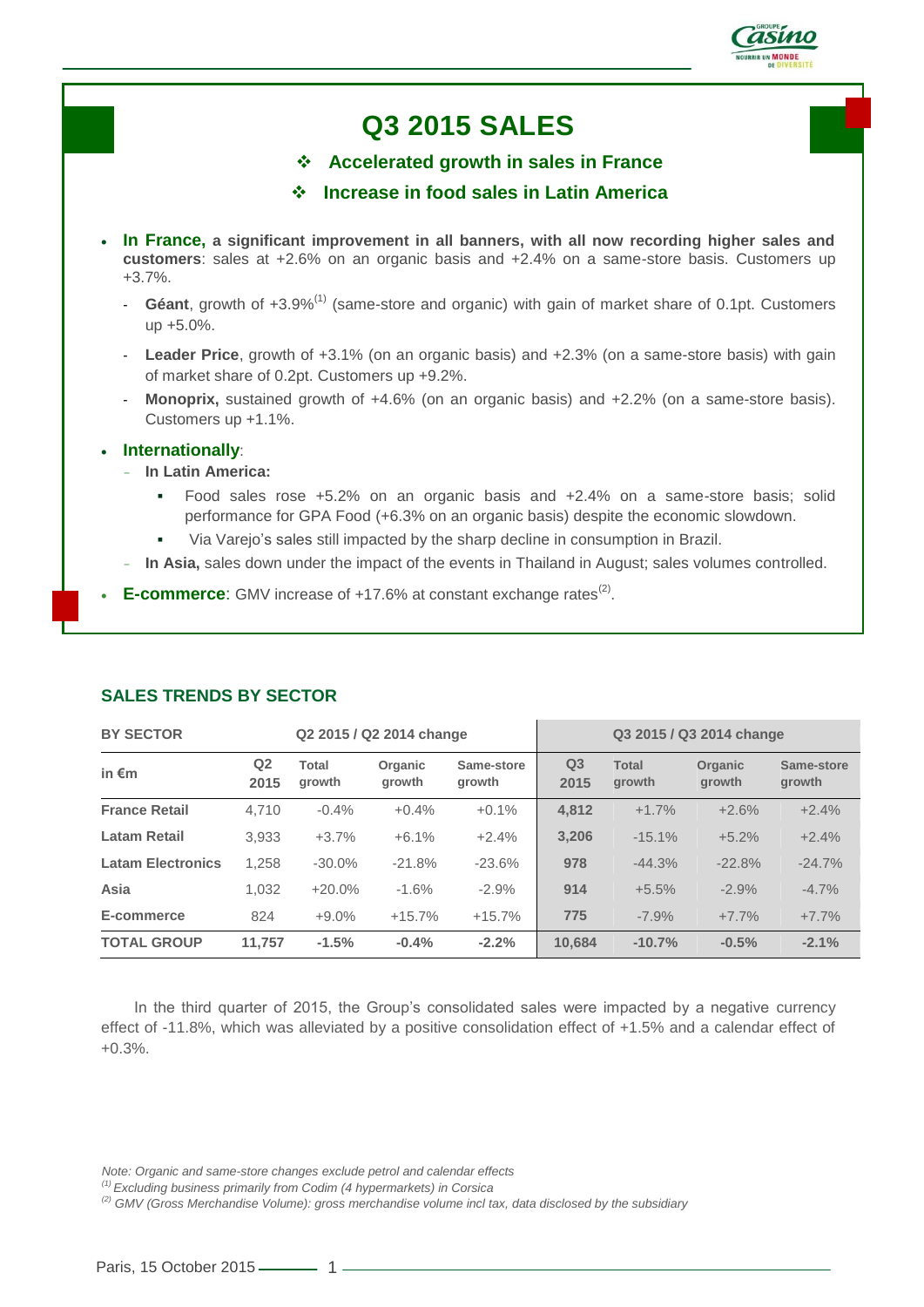

# **France Retail**

|                                        | Q2 2015 / Q2 2014 change |                        |                   |                      | Q3 2015 / Q3 2014 change |                     |                          |                      |                         |
|----------------------------------------|--------------------------|------------------------|-------------------|----------------------|--------------------------|---------------------|--------------------------|----------------------|-------------------------|
| <b>BY BANNER</b>                       | Q <sub>2</sub><br>2015   | <b>Total</b><br>growth | Organic<br>growth | Same-store<br>growth | Q3<br>2015               | <b>Total growth</b> | <b>Organic</b><br>growth | Same-store<br>growth | Same-store<br>customers |
| $Hypermarkets^{(1)}$                   | 1,156                    | $+0.0%$                | $+1.7%$           | $+1.7%$              | 1,237                    | $+0.5%$             | $+3.5%$                  | $+3.5%$              | $+4.8%$                 |
| Géant Casino                           | 1,088                    | $+0.1\%$               | $+2.0%$           | $+2.0%$              | 1,154                    | $+0.7%$             | $+3.9%$                  | $+3.9%$              | $+5.0%$                 |
| Casino<br><b>Supermarkets</b>          | 801                      | $-4.5%$                | $-3.7%$           | $-2.3%$              | 874                      | $-2.1%$             | $-0.5%$                  | $+0.7%$              | $+1.2%$                 |
| <b>Monoprix</b>                        | 1,031                    | $+2.1%$                | $+2.3%$           | $+0.7%$              | 961                      | $+4.3%$             | $+4.6%$                  | $+2.2%$              | $+1.1%$                 |
| FP-LP                                  | 1,087                    | $-1.3%$                | $-0.6%$           | $-1.8%$              | 1,042                    | $+2.9%$             | $+1.6%$                  | $+1.7%$              | $+4.2%$                 |
| o/w Franprix                           | 424                      | $-7.1%$                | $-7.0\%$          | $-3.0\%$             | 396                      | $-1.2%$             | $-0.7\%$                 | $+0.6%$              | $+0.2%$                 |
| o/w Leader Price                       | 663                      | $+2.8%$                | $+4.2%$           | $-0.9%$              | 646                      | $+5.6%$             | $+3.1%$                  | $+2.3%$              | $+9.2%$                 |
| <b>Convenience</b><br>& Other $^{(2)}$ | 635                      | $+2.2%$                | $+1.6%$           | $+2.4%$              | 698                      | $+3.8%$             | $+3.6%$                  | $+4.6%$              | $+8.5%$                 |
| o/w Convenience                        | 352                      | $+5.4%$                | $+4.2%$           | $+7.5%$              | 419                      | $+6.6%$             | $+5.7%$                  | $+8.5%$              | $+13.3%$                |
| <b>FRANCE RETAIL</b>                   | 4,710                    | $-0.4%$                | $+0.4%$           | $+0.1%$              | 4,812                    | $+1.7%$             | $+2.6%$                  | $+2.4%$              | $+3.7%$                 |

In France, all banners recorded an increase with total sales of  $\epsilon$ 4,812m, up +2.6% on an organic basis and +2.4% on a same-store basis in Q3 2015.

 Strong same-store growth for **Géant** at +3.9%. The banner gained market share: +0.1pt over the last Kantar P09 period and customers up +5.0%.

 **Leader Price** continued its recovery with organic sales up +3.1% and same-store sales up +2.3% and a sharp increase in customers (+9.2%). The banner continues to gain market share: +0.2pt over the last Kantar P09 period.

 **Monoprix** posted very solid performances in both food and apparel with organic sales up +4.6% and same-store sales up +2.2%. The banner is now in a sustained expansion phase.

• Sales for **Franprix** are now positive on a same-store basis at +0.6%, despite temporary closings because of renovations. Organic sales were impacted by these renovations, by store disposals at the request of the French Competition Authority, and by the transfers of stores to other banners.

 Sales for **Casino supermarkets** are resuming growth at +0.7% on a same-store basis, driven by the growth in FMCG food sales (+1.1% on a same-store basis). Organic sales were also impacted by the transfers of stores to other Group banners.

 **Convenience stores** continued to improve their performance in Q3 2015 with same-store sales rising of +8.5%.

Casino and Intermarché decided to strengthen their cooperation by extending their agreement to non-merchandise purchases. The two groups will now be able to launch joint bid tenders for certain equipment and services.

*<sup>(1)</sup> Including Géant Casino and activity of 4 Codim stores in Corsica*

*<sup>(2)</sup> Others: mostly Vindémia and Cafeterias*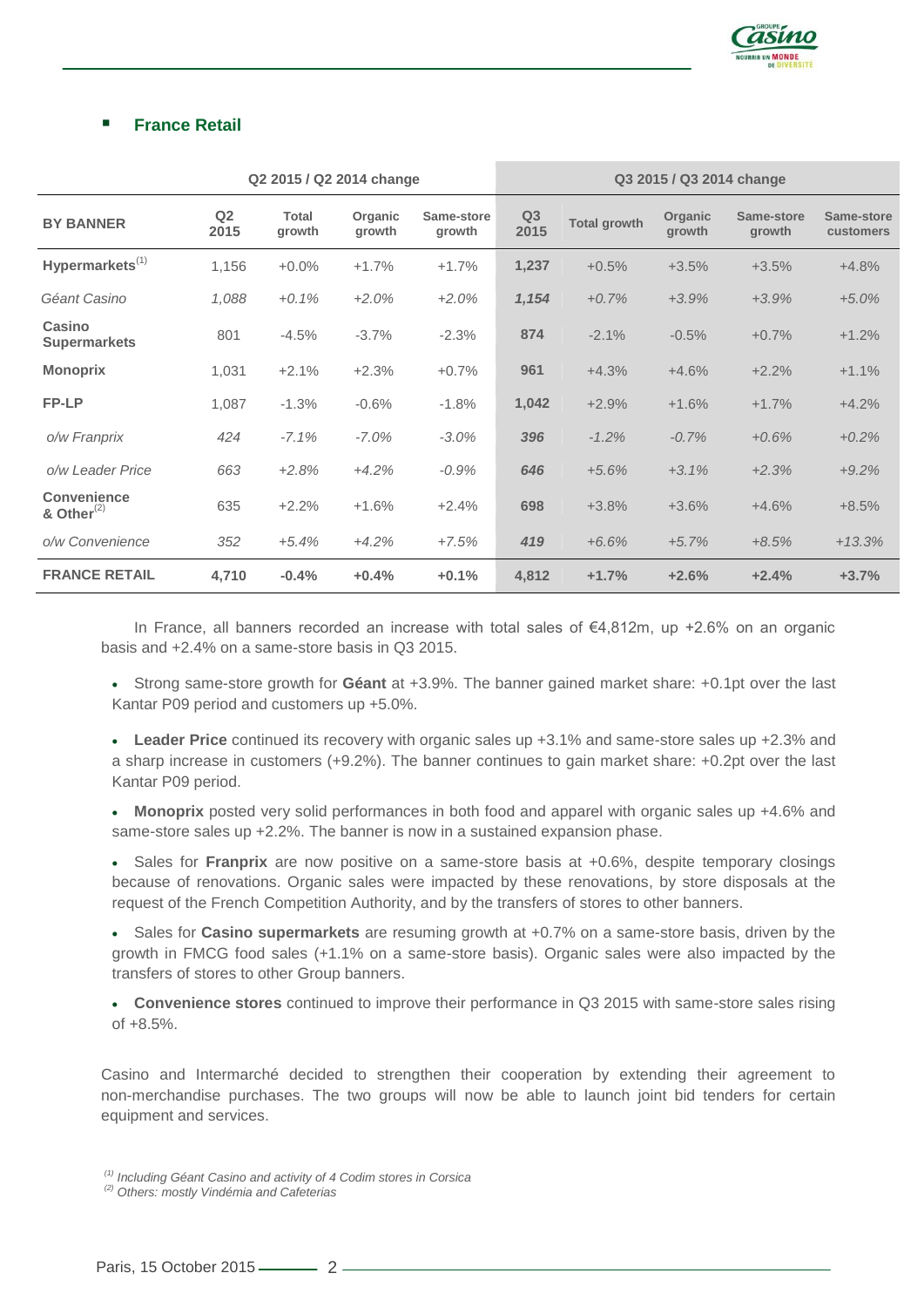

## **Latam Retail**

Food sales in Latin America rose +5.2% on an organic basis and +2.4% on a same store basis.

• In Brazil, GPA recorded a sales performance in line with its performance in Q2 2015, despite the deterioration of macro-economic environment.

Food sales (**GPA Food**) continued to expand at +6.3% on an organic basis and at +2.2% on a samestore basis. The renovation programme for the Extra stores initiated in H1 shows first promising results in terms of sales and volumes. 50 stores have already been renovated to date, and around 60 will be completed by the end of 2015 (25% of the banner's sales); the renovations will represent 50% to 60% of sales by the end of 2016. Assaí continues to benefit from the appeal of the cash & carry format for consumers in the current slowdown, with customers up +7.5% in Q3 2015, an acceleration over Q2 2015. GPA continues to expand, primarily in cash & carry, with 12 new Assaí stores planned by the end of 2015.

*GPA provided a detailed report on its third quarter sales on 13 October 2015.*

• Sales for **Éxito** are almost flat on an organic basis (-0.4%). The Surtimax format continues to post good performances, and Uruguay as well as Argentina is once again recording sustained growth.

Total sales for the **Latam Retail** segment were impacted by a strong negative foreign exchange effect.

*Exito will publish a detailed report on its Q3 performances on 27 November 2015.*

## **Latam Electronics**

In **Brazil**, **Via Varejo's** sales continue to be affected by the sharp drop in consumption. The banner is upgrading its action plans in order to reduce this impact.

*Note that the Group's economic interest in Via Varejo in now 14%. Via Varejo provided a detailed report on its third quarter sales on 13 October 2015.*

## **Asia**

Asian sales volumes rose on an organic basis (+2.2%) and were quasi-stable on a same-store basis (-0.8%).

 In **Thailand**, in a context marked by a strong promotional intensity, sales were down -3.8% on an organic basis despite dynamics food sales volumes (+1.9% on an organic basis) and a continuously growing market share since the beginning of the year. Q3 was impacted by the overexposure of Big C to Bangkok and tourist areas, marked by the deadly events of last August.

• Sales for **Big C Vietnam** improved over Q2 2015, on both a same-store and organic basis, and are benefiting from the economic recovery.

*Big C Thailand provided a detailed report on its third quarter sales on 14 October 2015.*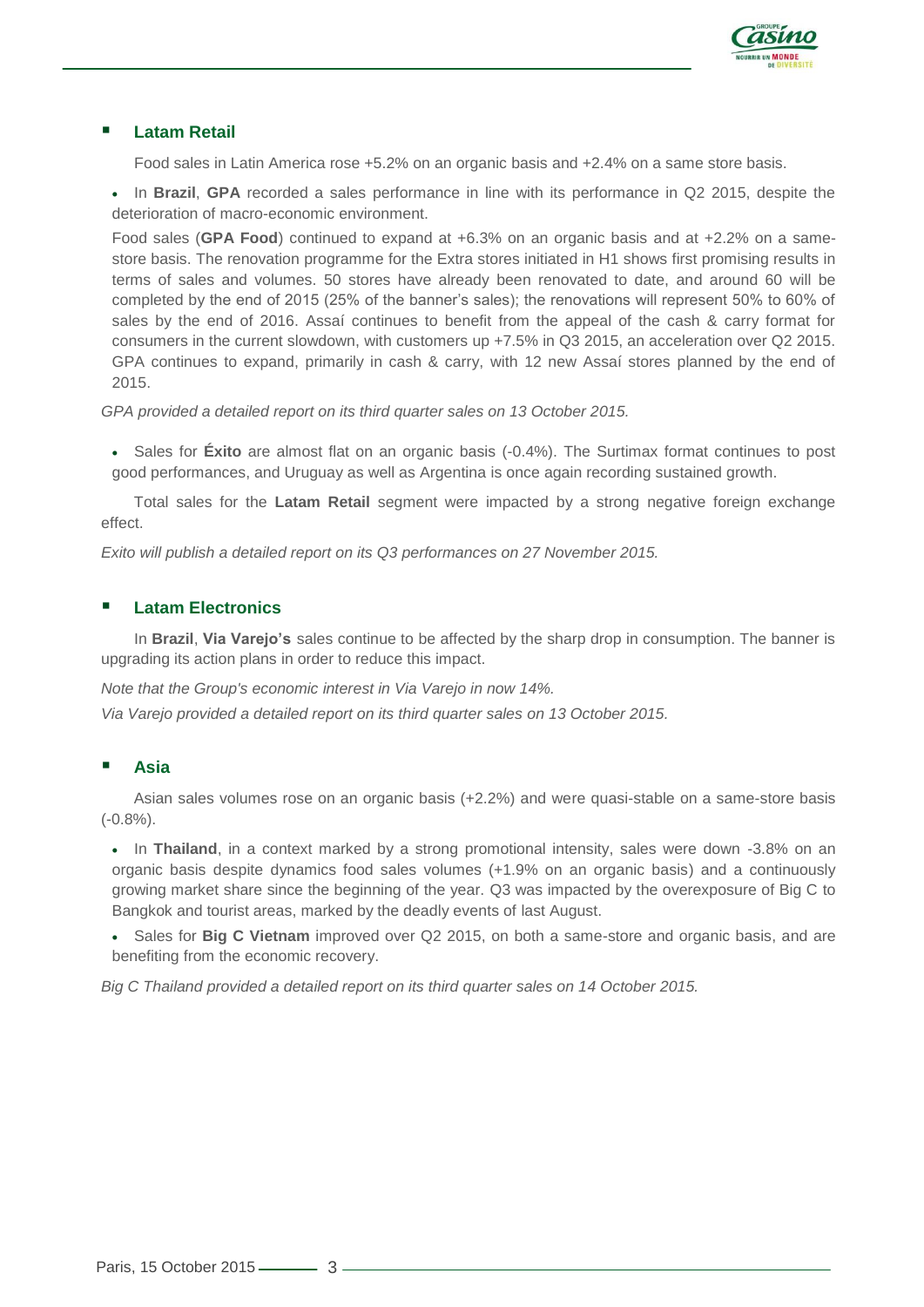

## **E-commerce**

Cnova's business continued to grow in the third quarter. GMV totalled €1,121 million, up +17.6% at constant exchange rates<sup>(1)</sup>. The growth in the marketplaces remains high and their share of GMV is now 22.7%.

*Cnova provided a detailed commentary on its third quarter sales on 9 October 2015.*

| <b>E-COMMERCE (CNOVA)</b>                     | Q3 2014 | Q3 2015 | <b>Growth</b><br>growth | Growth<br>at constant<br>exchange rates |
|-----------------------------------------------|---------|---------|-------------------------|-----------------------------------------|
| $GMV^{(1)}$ including tax                     | 1,094.1 | 1,121.2 | $+2.5%$                 | $+17.6%$                                |
| <b>Traffic (visits in millions)</b>           | 318.3   | 405.8   | $+27.5%$                |                                         |
| Active customers <sup>(2)</sup> (in millions) | 12.8    | 15.4    | $+20.2%$                |                                         |
| Orders <sup>(3)</sup> (in millions)           | 7.8     | 9.1     | $+17.0\%$               |                                         |
| Units sold (in millions)                      | 13.2    | 15.3    | $+16.0%$                |                                         |

*(1) GMV (Gross Merchandise Volume): gross merchandise volume incl tax, data disclosed by the subsidiary*

*(2) Active customers at 30 September who made at least one purchase on our websites in the last 12 months*

*(3) Total orders placed before cancellation due to fraud or customer payment default*

*\*\*\**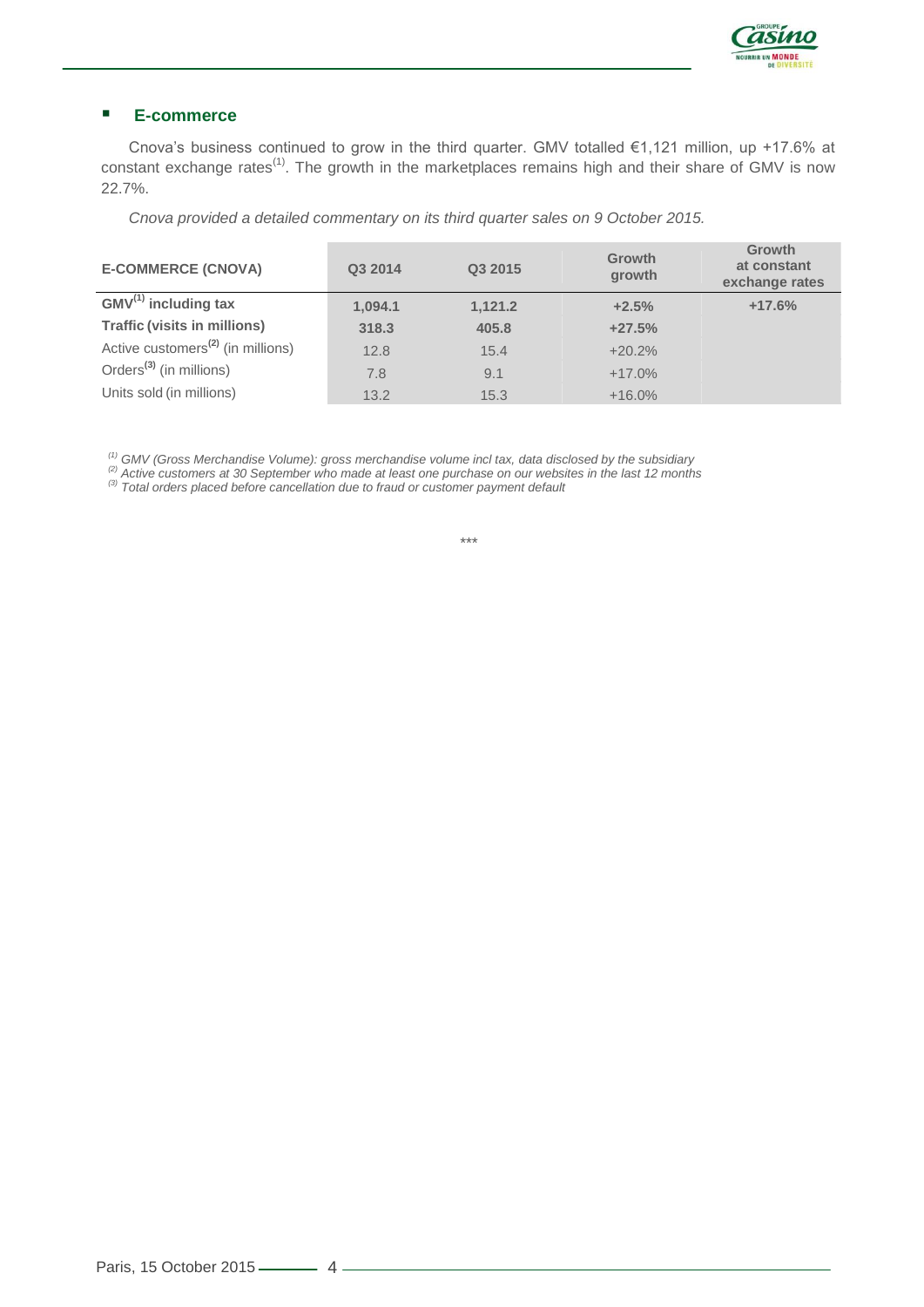

# **APPENDICES**

#### **Details and sales trends in Q3 2015**

Organic growth is growth at constant scope of consolidation and exchange rates, excluding petrol and calendar effect, unless otherwise mentioned.

#### **Main changes in the scope of consolidation**

- Full consolidation of Super Inter from 16 October 2014
- Full consolidation of Disco at 1 January 2015

#### **Exchange rates**

| <b>AVERAGE EXCHANGE RATES</b> | Q3 2014 | Q3 2015 | <b>Currency effect</b> |
|-------------------------------|---------|---------|------------------------|
| Argentina (EUR/ARS)           | 10.9854 | 10.2799 | $+6.9%$                |
| Uruguay (EUR/UYP)             | 31.3228 | 31.4770 | $-0.5%$                |
| Thailand (EUR/THB)            | 42.5627 | 39.1915 | $+8.6%$                |
| Vietnam (EUR/VND) (x 1000)    | 28.1628 | 24.2074 | $+16.3%$               |
| Colombia (EUR/COP) (x 1000)   | 2.5299  | 3.2730  | $-22.7%$               |
| Brazil (EUR/BRL)              | 3.0137  | 3.9340  | $-23.4%$               |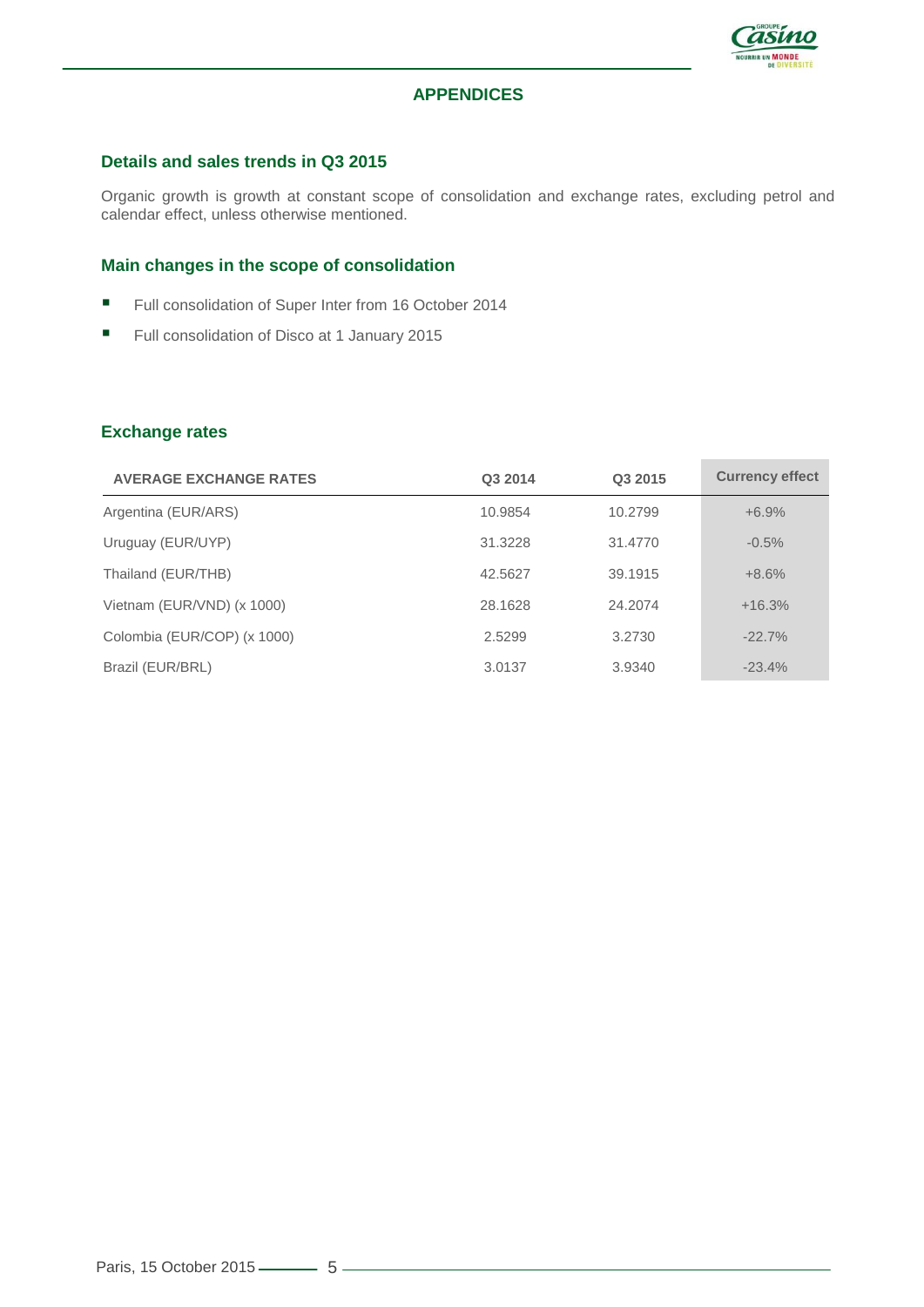

# **Period-end store network**

| <b>FRANCE</b>                          | 31 Mar. 2015 | 30 June 2015 | 30 Sept. 2015 |
|----------------------------------------|--------------|--------------|---------------|
| <b>Géant Casino Hypermarkets</b>       | 127          | 127          | 127           |
| o/w French Affiliates                  |              |              |               |
| <b>International Affiliates</b>        | 10           | 10           | 10            |
| <b>Casino Supermarkets</b>             | 443          | 437          | 440           |
| o/w French Franchised Affiliates       | 65           | 60           | 60            |
| International Franchised Affiliates    | 33           | 33           | 33            |
| <b>Monoprix</b>                        | 639          | 647          | 656           |
| o/w Franchises/Affiliates              | 188          | 191          | 188           |
| Naturalia                              | 93           | 99           | 107           |
| Naturalia franchises                   | 3            | 3            | З             |
| <b>Franprix</b>                        | 856          | 864          | 857           |
| o/w Franchises                         | 320          | 326          | 322           |
| <b>Leader Price</b>                    | 832          | 835          | 836           |
| o/w Franchises                         | 208          | 187          | 173           |
| <b>Total Supermarkets and Discount</b> | 2,770        | 2,783        | 2,789         |
| <b>Convenience</b>                     | 6.884        | 6,949        | 6,956         |
| Other businesses (Cafeterias, Drive,   | 605          | 61           | 620           |
| Indian Ocean <sup>(1)</sup>            | 129          | 137          | 135           |
| <b>TOTAL France</b>                    | 10,515       | 10,607       | 10,627        |

| <b>INTERNATIONAL</b>                         | 31 Mar. 2015 | 30 June 2015   | 30 Sept. 2015  |
|----------------------------------------------|--------------|----------------|----------------|
| <b>ARGENTINA</b>                             | 27           | 27             | 27             |
| Libertad Hypermarkets                        | 15           | 15             | 15             |
| Mini Libertad Superettes                     | 12           | 12             | 12             |
| <b>URUGUAY</b>                               | 54           | 56             | 61             |
| Géant Hypermarkets                           | 2            | 2              | $\overline{2}$ |
| <b>Disco Supermarkets</b>                    | 28           | 28             | 29             |
| Devoto Supermarkets                          | 24           | 24             | 24             |
| <b>Devoto Express Superettes</b>             | 0            | $\overline{2}$ | 6              |
| <b>BRAZIL</b>                                | 2,159        | 2,182          | 2,164          |
| Extra Hypermarkets                           | 137          | 137            | 137            |
| Pao de Açucar Supermarkets                   | 181          | 180            | 184            |
| <b>Extra Supermarkets</b>                    | 206          | 204            | 199            |
| Assai (discount)                             | 87           | 87             | 88             |
| Mini Mercado Extra Superettes                | 270          | 288            | 301            |
| Casas Bahia                                  | 666          | 683            | 715            |
| Ponto Frio                                   | 371          | 364            | 301            |
| <b>Drugstores</b>                            | 158          | 157            | 157            |
| + Service stations                           | 83           | 82             | 82             |
| <b>COLOMBIA</b>                              | 1,397        | 1,582          | 1,567          |
| <b>Exito Hypermarkets</b>                    | 81           | 81             | 81             |
| Exito and Carulla                            | 153          | 153            | 153            |
| <b>Super Inter Supermarkets</b>              | 52           | 57             | 58             |
| Surtimax (discount)                          | 1,007        | 1,187          | 1,169          |
| o/w "Aliados"                                | 858          | 1,038          | 1,019          |
| Exito Express and Carulla Express Superettes | 103          | 103            | 105            |
| Other                                        | 1            | 1              | 1              |
| <b>THAILAND</b>                              | 643          | 665            | 697            |
| <b>Big C Hypermarkets</b>                    | 123          | 124            | 124            |
| <b>Big C Market Supermarkets</b>             | 37           | 40             | 44             |
| Mini Big C Superettes                        | 328          | 342            | 368            |
| Pure                                         | 155          | 159            | 161            |
| <b>VIETNAM</b>                               | 40           | 41             | 41             |
| <b>Big C Hypermarkets</b>                    | 30           | 31             | 31             |
| C Express Superettes                         | 10           | 10             | 10             |
| <b>TOTAL International</b>                   | 4,320        | 4,553          | 4,557          |

*(1) Before 30 September 2014, this line was included in the International total*